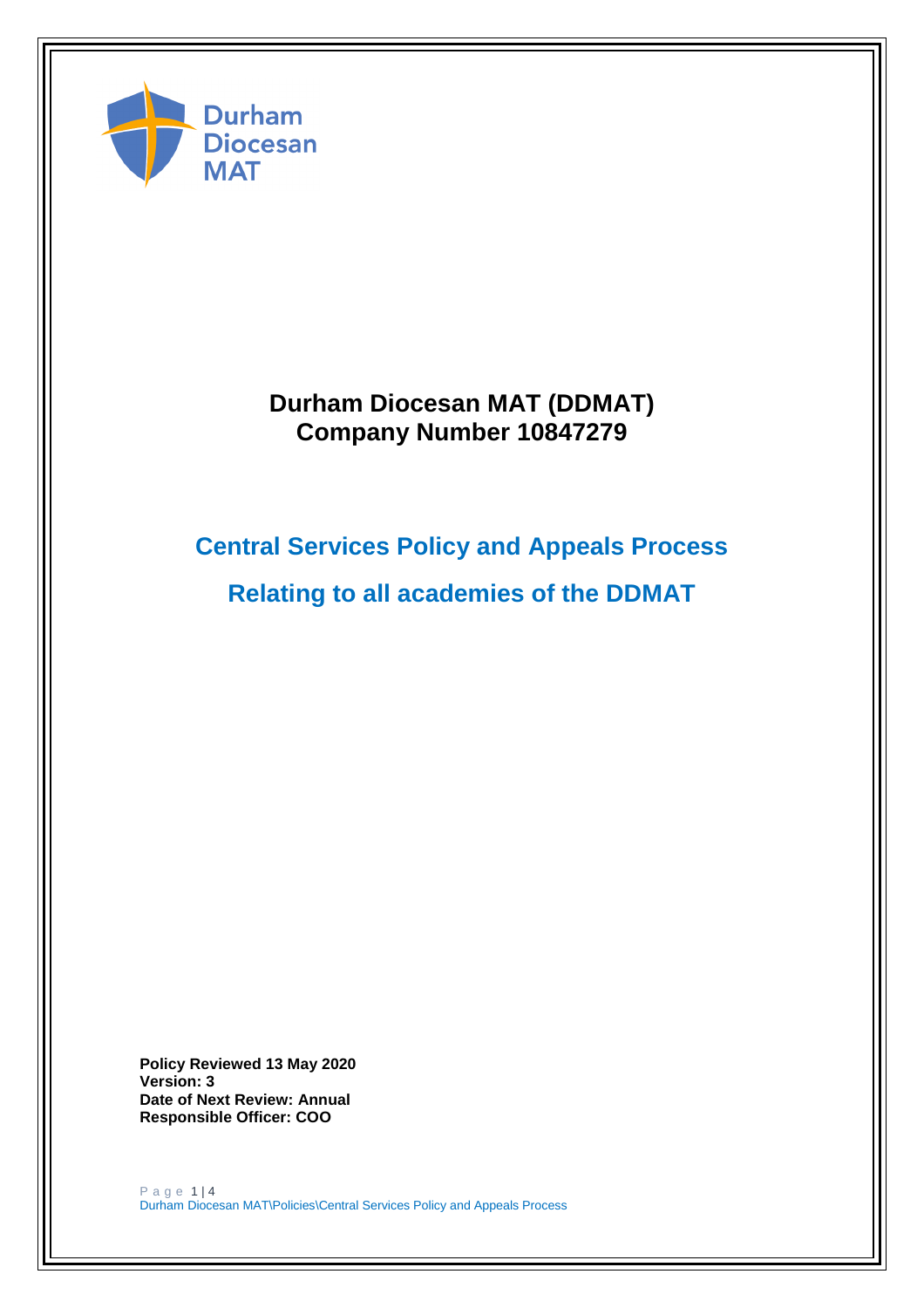#### **Vision Statement:**

At the heart of our vision is our commitment to ensure all of our schools are places where children and young people develop and thrive academically, socially, culturally and spiritually. The drive for excellence and effectiveness in our schools is paramount, but not merely because the Government says so. The enabling of every child to flourish in their potential as a child of God is a sign and expression of the Kingdom and is at the heart of the Trust's distinctive mission. This vision statement will be taken into account in all of our policies and their implementation.

#### **1. Aim and objectives**

This policy aims to provide transparency in the charging methodology for central trust services and outlines an appeals process to be followed in the case of a member academy's dissatisfaction with these charges, in line with section 3.7 of the Academies Financial Handbook.

#### **2. Central Services**

The Trust provides a number of central support services to its member academies to ensure the effective and efficient operation of the Trust. These services include the salary costs of staff working across the Trust on

- leadership and operational management
- finance support
- school improvement

The central trust also bears the costs of operational, financial and statutory Trustwide services such as internal and external audit, software licences for finance, school management information and asset management, accounts preparation, HR support, governance support, payroll, health and safety and DPO services.

The costs of all these central services are covered by a recharge of funds based on a percentage of the school budget share element of GAG funding to the academy (and for the avoidance of doubt the percentage is not applied to any pupil premium funding). The percentage agreed for the financial year 2020/2021 is 6% and this will be reviewed annually during the summer term.

#### **3. Communication of charges**

The Head Teacher will receive details of proposed recharge of funds to be paid to the Trust for the forthcoming year as part of the budget preparation cycle in the spring term. Final charges will be confirmed to member academies no later than 31 July for the next academy year.

The recharge of funds will also (if any surplus) contribute to a central reserve to be used as a contingency in the event of any unexpected central costs to the MAT. To mitigate risks including short term cash flow management, unexpected buildings issues and unforeseen long term staff absence it has been agreed that an appropriate reserves balance to ultimately aim for across the whole MAT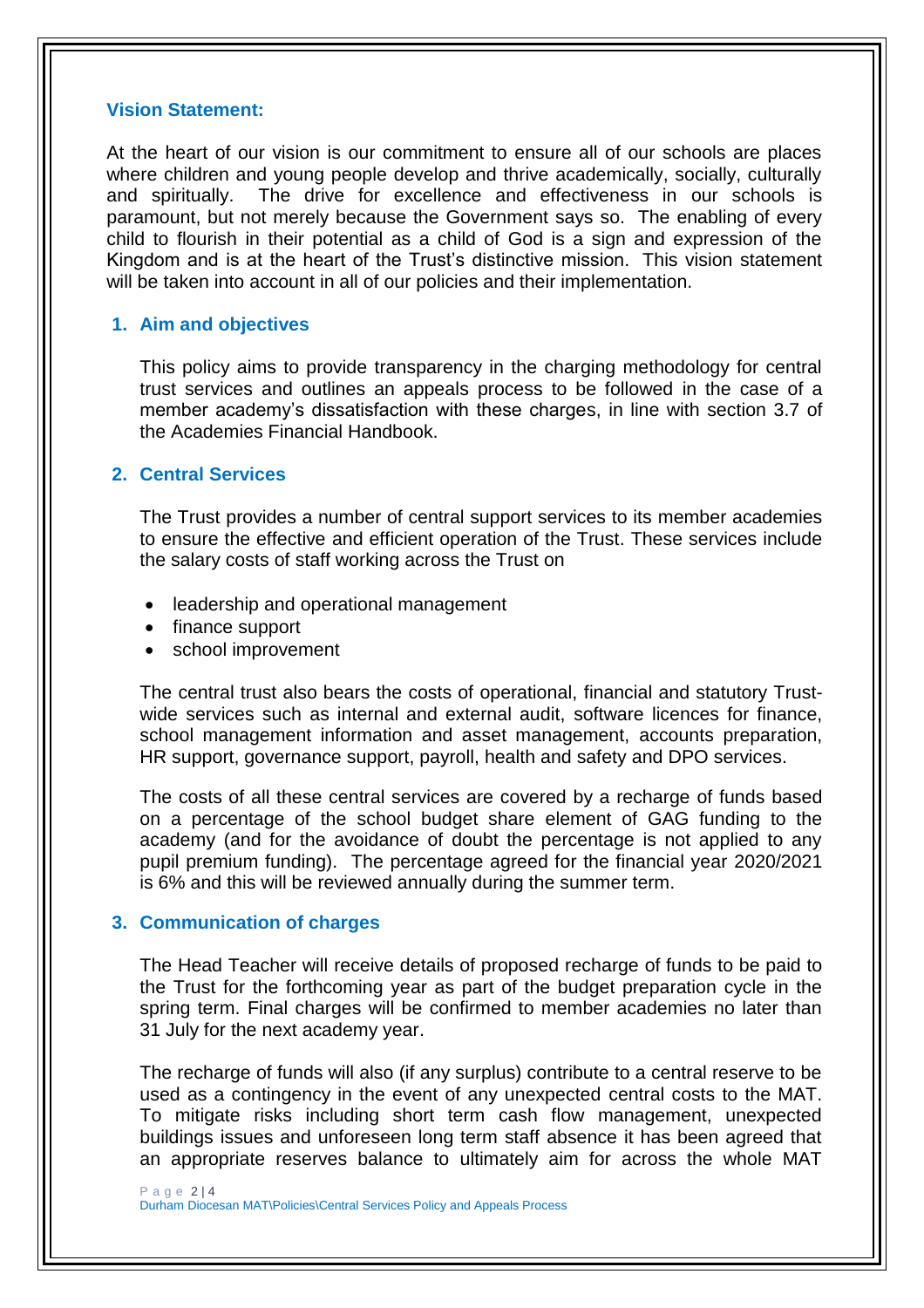(including both central and collective reserves) should equate to one month's worth of budgeted expenditure both in terms of salaries and invoices.. The Trust will review this policy, along with its reserves policy, on an annual basis to ensure there is a clear plan for any excess central funds to be used for the benefit of the pupils in the DDMAT.

# **4. Appeal Process**

Upon receipt of the annual percentage retention a member academy will have a period of 20 working days to submit an appeal.

## **Stage 1:**

The Head Teacher of the academy should in the first instance appeal, in writing, directly to the Accounting Officer. The Accounting Officer in conjunction with the Chief Financial Officer will review and consider the appeal and respond within 15 working days.

Written records will be kept of any meetings and interviews held in relation to the appeal and details of all appeals together with the outcomes will be reported to the Board of Directors.

## **Stage 2:**

Where the Head Teacher is not satisfied with the Accounting Officer's response to their appeal, they may have their grievance considered by an Appeals Panel of the Trust. The request for a further appeal must be made in writing to the Clerk of the Board of Directors. An Appeals Panel will be convened within 10 working days of receipt of the request.

# **5. Appeal Panel membership**

The Panel will consist of three members of the Board of Directors who have not previously being involved in the appeal.

#### **6. Appeal Panel remit**

The Panel may

- dismiss the grievance in whole or in part
- uphold the grievance in whole or in part
- recommend, if relevant, the revised charges to be paid.
- recommend if relevant changes to the methodology of calculating charges

# **7. Panel Attendance**

The following are entitled to attend the panel hearing, submit written evidence and address the Panel;